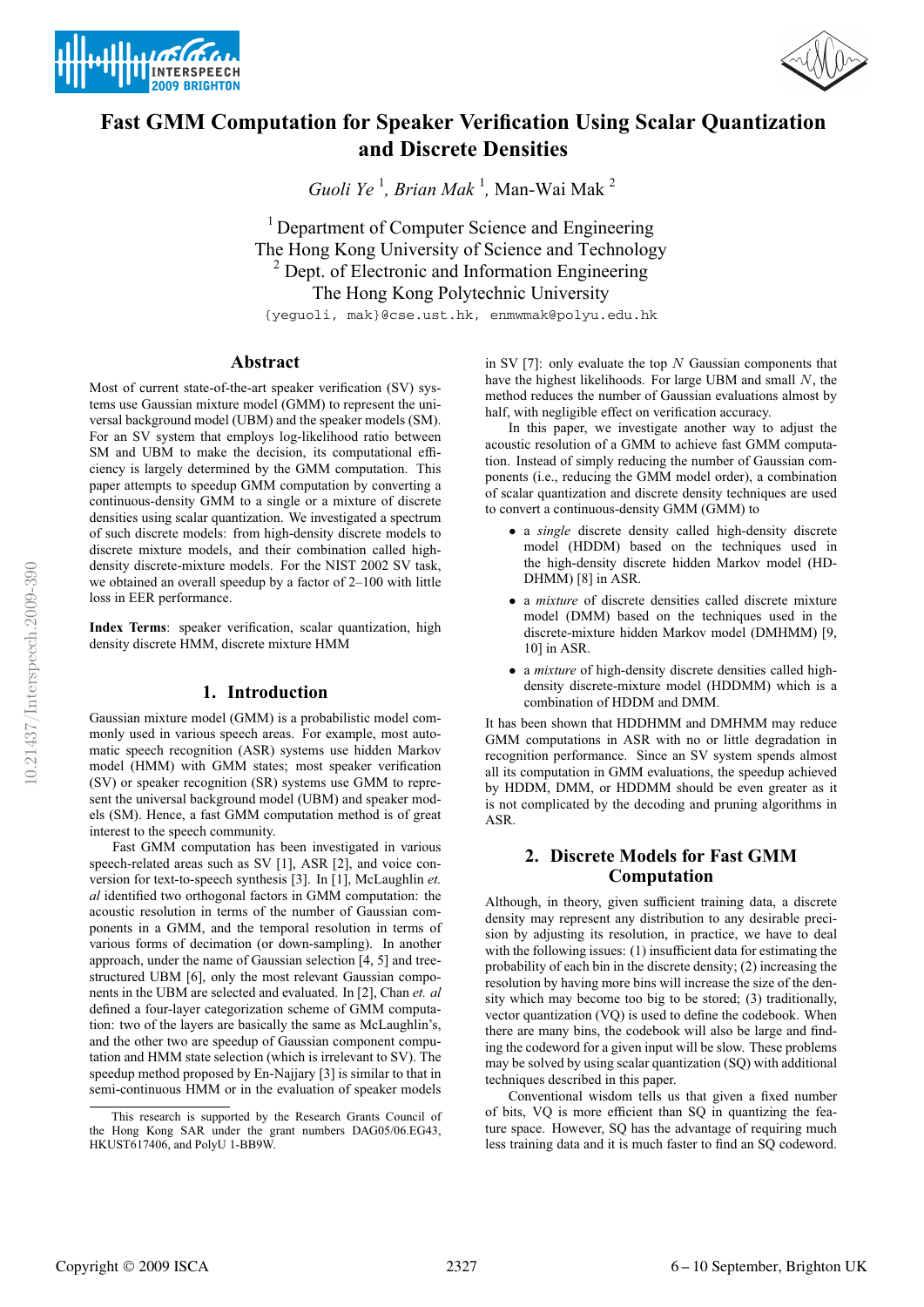There are two possible solutions to approximate the efficiency of VQ by SQ:

- simply use more SO bits. This will increase the model size, but the availability and continually decreasing price of large solid-state memory help push further its limit.
- use a *mixture* of discrete densities instead of a *single* discrete density in which the dimensions of the feature vectors are assumed independent.

The above two solutions lead to the invention of highdensity discrete hidden Markov model (HDDHMM) [8] and discrete-mixture hidden Markov model (DMHMM) [9] in ASR. Since a GMM may be considered as a 1-state HMM, the SQ techniques used in HDDHMM and DMHMM can be readily ported to speed up GMM computation for SV/SR.

In the following discussion, let  $d$  be the dimension of each acoustic vector  $x_t$ , and each dimension i, is scalar-quantized to  $n_i$  SQ codewords with  $n_{max}$  being the maximum codebook size among all dimensions. Assume that, after per-dimension SQ, the acoustic vector  $x_t$  falls into the d-dimensional hypercube with bounds  $\{(l_1, u_1), (l_2, u_2), \ldots, (l_d, u_d)\}\$  where  $(l_i, u_i)$  represents the lower bound and upper bound of the SQ codeword of its ith dimension.

#### **2.1. High-Density Discrete Model (HDDM)**

The HDDM is a *single* discrete density. The full-space VQ codewords are constructed by the product of per-dimension SQ codewords. Thus, if each dimension is scalar-quantized to  $n_i, i = 1, \ldots, d$ , SQ bins, then there will be  $N = \prod_{i=1}^{d} n_i$ VQ bins in the full space. For instance, if  $d = 12$  for the typical static MFCC vectors (without the energy term), and all dimensions are scalar-quantized by 1 bit, then there will be  $2^{12}$  = 4096 bins. Although scalar quantization (SQ) is employed, it is only used to efficiently index different regions in the original  $d$ -dimensional acoustic space through the combinatorial effect of per-dimension SQ codewords, and the discrete density is still estimated in the acoustic *full* space.

#### *2.1.1. Conversion of GMM to HDDM*

Let the probability density function (pdf) of a continuousdensity GMM with diagonal covariances be

$$
p(\mathbf{x}_t) = \sum_{m=1}^{M} c_m \mathcal{N}(\mathbf{x}_t; \mu_m, \sigma_m^2),
$$
 (1)

where  $M$  is the number of Gaussian components, and  $c_m$ ,  $\mu_m$ , and  $\sigma_m^2$  are the mixture weight, mean vector, and variance vector of the mth component respectively. The probability mass function (pmf) of the corresponding HDDM can be precomputed by

$$
P(\mathbf{x}_t \text{ in } \{(l_1, u_1), (l_2, u_2), \dots, (l_d, u_d)\})
$$
  
= 
$$
\sum_{m=1}^{M} c_m \int_{l_1}^{u_1} \int_{l_2}^{u_2} \dots \int_{l_d}^{u_d} N(\mathbf{x}_t; \mu_m, \sigma_m^2) d\mathbf{x}_t
$$
  
= 
$$
\sum_{m=1}^{M} c_m \prod_{i=1}^{d} \int_{l_i}^{u_i} N(x_{it}; \mu_{im}, \sigma_{im}^2) dx_{it},
$$
 (2)

where  $N(x_{it}; \mu_{im}, \sigma_{im}^2)$  represents the univariate Gaussian density of the ith dimension of the mth component. The perdimension integral can be computed using the  $erf(\cdot)$  function.

## *2.1.2. Time Complexity of HDDM*

Finding an equivalent VQ codeword requires  $O(d \log_2 n_{max})$ time, and it takes  $O(1)$  time to find the HDDM probability by a table lookup among the  $N$  bins. As a consequence, computing the GMM likelihood from its approximate HDDM can be very fast. However, the foregoing discussion does not consider the practical constraint on the model size.

- *Tradeoff between resolution and model size*
- $d$  must be small enough that the resulting HDDM has a reasonable size. For example, for our experiments, we used 24-dimensional acoustic vectors consisting of 12 static and 12 dynamic MFCCs. If we limit it to 1 bit per dimension, the resulting HDDM will have  $2^{24} = 16$  million bins; but if we use 2 bits per dimension, there will be  $(2^2)^{24} = 256$  trillion bins! Thus, the per-dimension resolution cannot be high, and the quantization error may lead to inaccuracy in the GMM approximation.
- *Tradeoff between multiple streams and correlation loss* One way to get higher acoustic resolution is to split the acoustic space into multiple independent subspaces resulting in multiple-stream HDDM. To obtain a  $K$ -stream HDDM, the GMM is first approximated by a  $K$ -stream GMM. The major shortcoming is the loss of correlation among the features across the streams. Here, we limit to use two streams to achieve a higher acoustic resolution per stream and to maintain a reasonable model size.

#### **2.2. Discrete Mixture Model**

The DMM is a *mixture* of discrete densities, having the same number of mixtures as the GMM from which it is converted. In its simplest form<sup>1</sup> in which all dimensions in a component are assumed independent, its pmf is given by [9]:

$$
P(\mathbf{x}_t \text{ in } \{(l_1, u_1), (l_2, u_2), \dots, (l_d, u_d)\})
$$
  
= 
$$
\sum_{m=1}^{M} c_m \prod_{i=1}^{d} P_{im}(\mathbf{x}_{it} \in \{(l_i, u_i)\}),
$$
 (3)

where  $P_{im}(\cdot)$  is the pmf of the discrete density of the *i*th dimension in the  $m$ th mixture.

#### *2.2.1. Conversion of GMM to DMM*

During the conversion from GMM to DMM, each dimension of each mixture component is done independently. For instance,  $P_{im}(\cdot)$  is pre-computed as follows:

$$
P_{im}(x_{it} \text{ in } \{(l_i, u_i)\}) = \int_{l_i}^{u_i} N(x_{it}; \mu_{im}, \sigma_{im}^2) dx_{it}. \tag{4}
$$

Notice that the DMM has a total of  $d \times M$  discrete densities.

#### *2.2.2. Time Complexity of DMM*

Since finding an SQ codeword requires  $O(\log_2 n_{max})$  time and there are  $d$  dimensions, the total time complexity for finding all SQ codewords is again  $O(d \log_2 n_{max})$ . However, since DMM is an M-mixture model, dM table lookups are required to get the per-dimension pmf values for an input  $x_t$ . To obtain the probability of the input from these discrete density values requires  $dM$  multiplications and  $M - 1$  additions. Essentially, DMM replaces the  $dM$  Euclidean distance calculations

<sup>&</sup>lt;sup>1</sup>In general, one may group several dimensions together and perform sub-vector quantization to get the discrete density for the subvectors [10].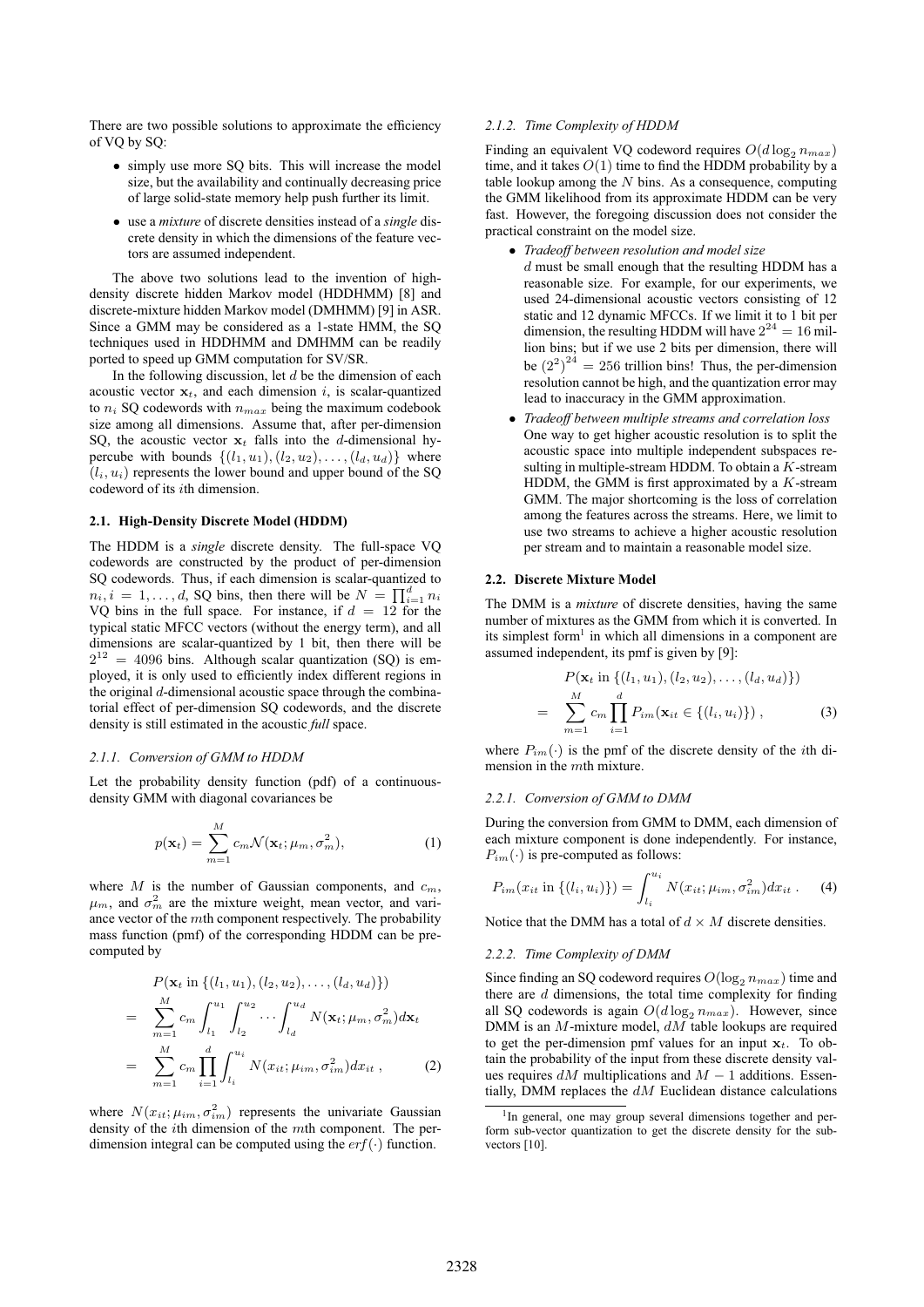in GMM by  $dM$  table lookups. As a consequence, it is not as fast as HDDM.

Table 1: Model size of GMM, HDDM, DMM, and HDDMM.  $(M = \text{#mixture components}; K = \text{#stress}; n = \text{#SQ bits per})$ dimension;  $d =$  dimension of acoustic vectors. Probabilities are assumed 4-byte floating point numbers.)

| Model        | М |   | $\boldsymbol{n}$ | đ. | Size (bytes)                    |
|--------------|---|---|------------------|----|---------------------------------|
| <b>GMM</b>   | М |   |                  | a. | $4M(2d+1)$                      |
| <b>DMM</b>   | М |   | $\,n$            | đ. | $4M(2^n d + 1)$                 |
| <b>HDDM</b>  |   | K | $\boldsymbol{n}$ | d. | $4K(2^{n^{\left(d/K\right)}})$  |
| <b>HDDMM</b> | М | K | $\boldsymbol{n}$ | d. | $4MK(2^{n^{\left(d/K\right)}})$ |

### **2.3. Comparison between HDDM and DMM**

HDDM and DMM are very similar. If HDDM has only a single stream, each Gaussian component has diagonal covariance, and no re-estimation is performed, then the HDDM and DMM converted from the same GMM will have the same accuracy but HDDM pre-computes all the probabilities in a single discrete density whereas DMM only pre-computes the discrete densities for each dimension in each component and the the probability of an input has to be computed from these pre-computed discrete densities.

For the same number of SQ bits, the model size of an DMM is generally much smaller than that of an HDDM; as a consequent, DMM may approximate the original GMM more accurately with more bits. On the other hand, since HDDM has only a single discrete density, it computes much faster than DMM. Obviously one may trade-off the speed and the size of these two discrete models by combining them in what we call *highdensity discrete mixture model* (HDDMM). There are still M mixtures in an HDDMM, but each mixture component is now a multi-stream HDDM. For HDDMM, more streams in a mixture will make the model size smaller but the model runs more slowly. Table 1 shows the formulas for finding the model size of the various models.

Table 2: Resolution of various discrete models for SV. (Assume that DMM and HDDMM are converted from 512-component GMM, and probabilities are 4-byte floating-point numbers.)

| Model    | K              | <b>Bit Allocation</b>        | Size     |
|----------|----------------|------------------------------|----------|
| HDDM-a   | 2              | (111111111111, 111111111111) | 32KB     |
| HDDM-b   | $\mathcal{L}$  | (211111111111, 111111111111) | 48KB     |
| HDDM-c   | $\overline{2}$ | (221111111111, 111111111111) | 80KB     |
| HDDM-d   | $\overline{2}$ | (222111111111, 111111111111) | 144KB    |
| HDDM-e   | $\overline{c}$ | (222211111111, 111111111111) | 272KB    |
| HDDM-f   | $\overline{c}$ | (222221111111, 111111111111) | 528KB    |
| $HDDM-g$ | $\overline{c}$ | (22222211111, 111111111111)  | 1.04MB   |
| HDDM-h   | $\overline{c}$ | (222222211111, 111111111111) | 2.064MB  |
| HDDM-i   | $\mathfrak{D}$ | (222222221111, 111111111111) | 4.112MB  |
| DMM-a    |                | 111111111111111111111111     | 96KB     |
| DMM-b    |                | 222222222222222222222222     | 192KB    |
| $DMM-c$  |                | 33333333333333333333333      | 384KB    |
| DMM-d    |                | 44444444444444444444444      | 768KB    |
| HDDMM-a  | 12             | $12 \times (3,3)$            | 1.536MB  |
| HDDMM-b  | 8              | $8 \times (3, 3, 3)$         | 4.096MB  |
| HDDMM-c  | 6              | $6 \times (3, 3, 3, 3)$      | 49.152MB |

## **3. Experimental Evaluation**

NIST SRE 2001 and 2002 were used in this work. Specifically, all of the 1006 male utterances (from  $> 120$  speakers) in NIST 2001 were used for creating the GMM-UBM, and speaker models were created by MAP adaptation [7] on the GMM-UBM for each of the 139 male speakers in NIST 2002. Each adaptation utterance is about 2 minutes long but half of the contents is silence. Each of the 1442 male verification utterances in NIST 2002 was scored against 11 hypothesized speakers. This amounts to 1,232 speaker trials and 14,630 impostor attempts.

The features used were 12 MFCCs plus their first derivatives, leading to 24-dimensional acoustic vectors. Cepstral mean normalization was applied to the MFCCs, followed by feature warping. Speaker verification is based on the loglikelihood ratio between a speaker model and the UBM.

GMM-UBMs with 64–2048 Gaussian components were trained and converted to the three kinds of discrete models with varied resolutions and streams. The resolution was controlled by allotting different number of SQ bits to the 24 MFCCs as shown in Table 2. All HDDMs had two streams and different numbers of streams were tried for HDDMM.

For each of the following experiments, the various models, namely, GMM, DMM, HDDM, and HDDMM are compared in terms of their execution time<sup>2</sup>, equal error rate (EER), and minDCF. For GMM, DMM, and HDDMM, we followed the common practice and used only the top 5 Gaussians for computing the UBM and speaker model likelihoods.

| M    | <b>GMM</b> |           | HDDM  |           |  |
|------|------------|-----------|-------|-----------|--|
|      | EER        | Time(sec) | EER   | Time(sec) |  |
| 2048 | 11.94      | 12901     | 13.18 | 105.4     |  |
| 1024 | 11.84      | 6488.7    | 12.97 | 97.96     |  |
| 512  | 11.43      | 3278.9    | 13.23 | 107.0     |  |
| 256  | 11.88      | 1674.2    | 13.71 | 99.28     |  |
| 128  | 12.37      | 868.75    | 13.62 | 105.1     |  |
| 64   | 13.20      | 466.35    | 14.62 | 97.70     |  |

Table 3: SV performance of baseline GMMs of varied order and their approximate HDDMs.

#### **3.1. HDDM: Effect of the GMM model orders**

GMM UBMs and speaker models of different orders were converted to 2-stream HDDMs using the bit allocation scheme of HDDM-i as specified in Table 2. The SV performance of the corresponding GMMs and HDDMs are compared in Table 3. The results show that due to their lower resolution, the EERs of HDDM are lower than those of their GMM counterparts by 1–2%. However, the speed of the various HDDMs is basically constant with a running time of about 100 seconds regardless of the model order of the GMMs they are converted from since they have the same discrete density structure; it is very fast — with a speedup of 4–130 times — and the speedup is more prominent with bigger GMM models. Thus, one is free to choose the best GMM to convert to HDDM without worrying that the model order of the GMM will affect the speed of its HDDM counterpart.

<sup>2</sup>All experiments were run on a Linux machine that runs on the Intel CPU, Core 2 Duo E8400 @ 3.00GHz with 2GB RAM.